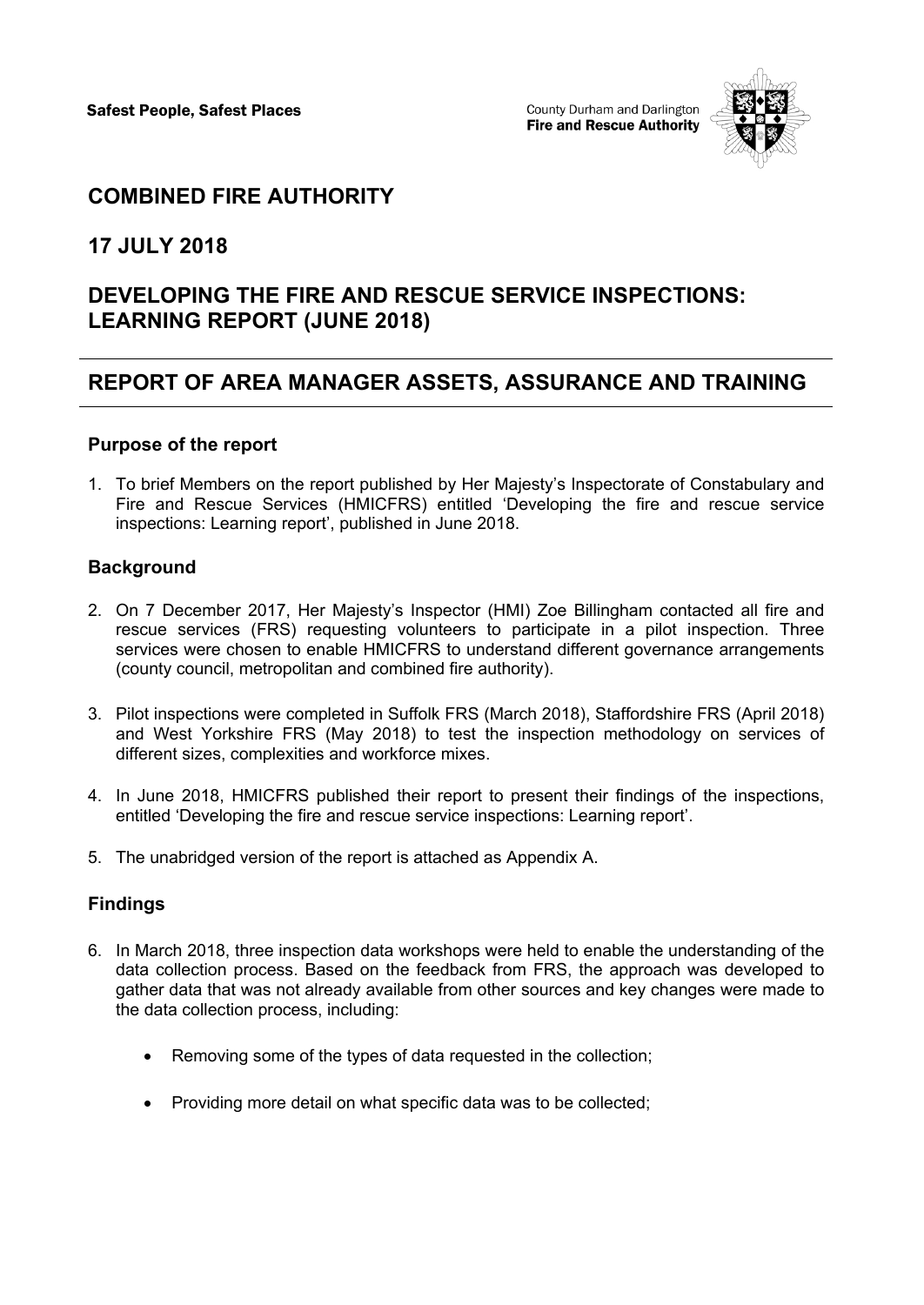- Allowing for the delay between the end of the financial year and when certain data becomes available (e.g. human resource and finance data);
- Providing extra time for the first data return to allow for the time needed to gather the data.
- 7. Key learning from the pilot inspections also included:
	- Recognising the value of service liaison leads making early contact with each service to understand their operating context;
	- Testing different ways of involving retained duty system staff to reflect the important part they play in most FRS;
	- Including visits to prevention and protection teams during the inspection week, in addition to those already planned for in the discovery phase. This followed feedback from pilot services who suggested the HMICFRS should spend more time on these areas;
	- Adapting the police inspection technique of reviewing case files and evolving it into process reviews. This enabled the HMICFRS to understand how FRS conduct prevention and protection activity;
	- Increasing the number of partner telephone interviews conducted in the week prior to the inspection. The interviews gave a valuable understanding of collaborative working arrangements and partnerships;
	- Introducing an interview with the chief fire officer (CFO) towards the end of the inspection. This is an opportunity for the inspectors to liaise with the CFO after conducting most of the inspection and discuss what has already emerged;
	- Providing greater clarity on how to involve authority members, if necessary, on the inspection process;
	- Evolving how to test operational effectiveness to ensure a broad range of duty systems and station locations across each service are visited;
	- Evolving the reality testing of incident command to ensure that it is not simply a test of operational competence, but covers all levels of command; and
	- Understanding the importance of listening to representative bodies as part of the inspection process.
- 8. Following the pilot inspections, extensive consultation was undertaken to confirm the inspection approach. This included the following groups:
	- An external reference group comprised of representatives from the National Fire Chiefs Council (NFCC), CFO, fire authorities, police and crime commissioners, the Local Government Association (LGA) and the Home Office;